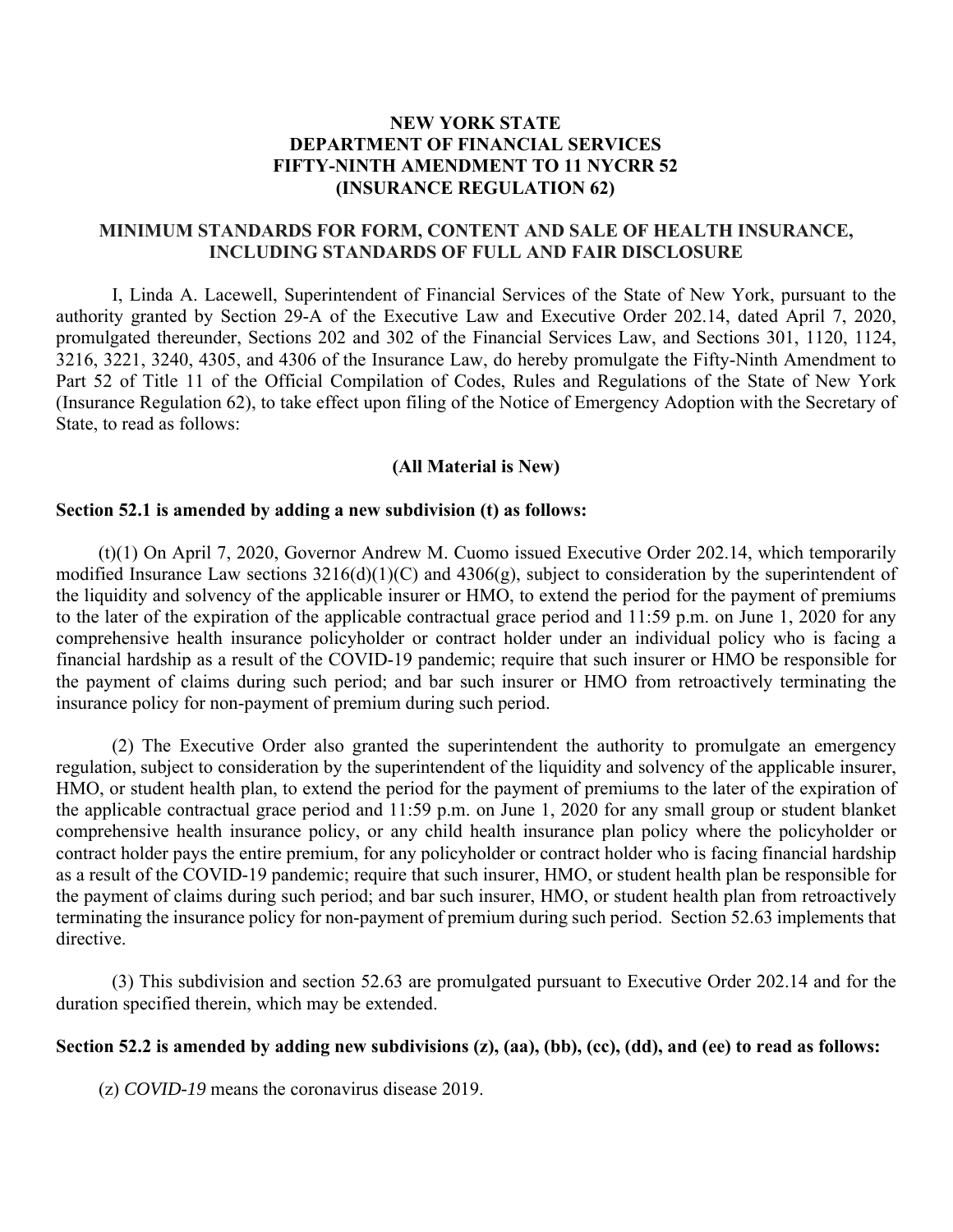(aa) *Credit reporting agency* means a reporting agency that regularly engages in the practice of assembling or evaluating and maintaining, for the purpose of furnishing credit reports to third parties bearing on a person's credit worthiness, credit standing, or credit capacity, and credit account information from persons who furnish that information regularly and in the ordinary course of business.

(bb) *Debt collection agency* has the meaning set forth in General Business Law section 600.

(cc) *Executive Order* means Executive Order 202.14.

 (dd) *Late fee* means a fee associated with an insurance premium payment that is made at a time later than the premium due date, but prior to both insurance policy or contract termination and the time in which an insurer, HMO, or student health plan may reject premium payment.

(ee) *Student health plan* has the meaning set forth in Insurance Law section 1124(a)(5).

## **A new section 52.63 is added as follows:**

# **comprehensive health insurance policies as a result of the COVID-19 pandemic; prohibited practices. Section 52.63. Extension of premium payment periods for individual, small group and student blanket**

 extend the period for the payment of premiums to the later of the expiration of the applicable contractual grace insurance policy, for any policyholder or contract holder who can demonstrate financial hardship as a result of (a) Pursuant to the Executive Order, an insurer, HMO, and student health plan, subject to consideration by the superintendent of the liquidity and solvency of the applicable insurer, HMO, or student health plan, shall period and 11:59 p.m. on June 1, 2020 for any individual, small group, or student blanket comprehensive health the COVID-19 pandemic. Such an insurer, HMO, and student health plan shall be responsible for the payment of claims during such period and may not retroactively terminate the insurance policy for non-payment of premium during such period.

(b) With regard to an individual, small group, or student blanket comprehensive health insurance policyholder or contract holder who does not make a timely premium payment and can demonstrate financial hardship as a result of the COVID-19 pandemic, the applicable insurer, HMO, or student health plan:

(1) shall not impose any late fees relating to such premium payment;

(2) shall not report the policyholder or contract holder to a credit reporting agency or refer the policyholder or contract holder to a debt collection agency with respect to such premium payment; and

(3) shall provide information to the policyholder or contract holder regarding alternate policies available from the insurer, HMO, or student health plan and provide contact information for the NY State of Health.

(c) Subject to consideration by the superintendent of the liquidity and solvency of the applicable insurer, HMO, or student health plan, the insurer, HMO, or student health plan also shall, within ten business days following the promulgation of this section: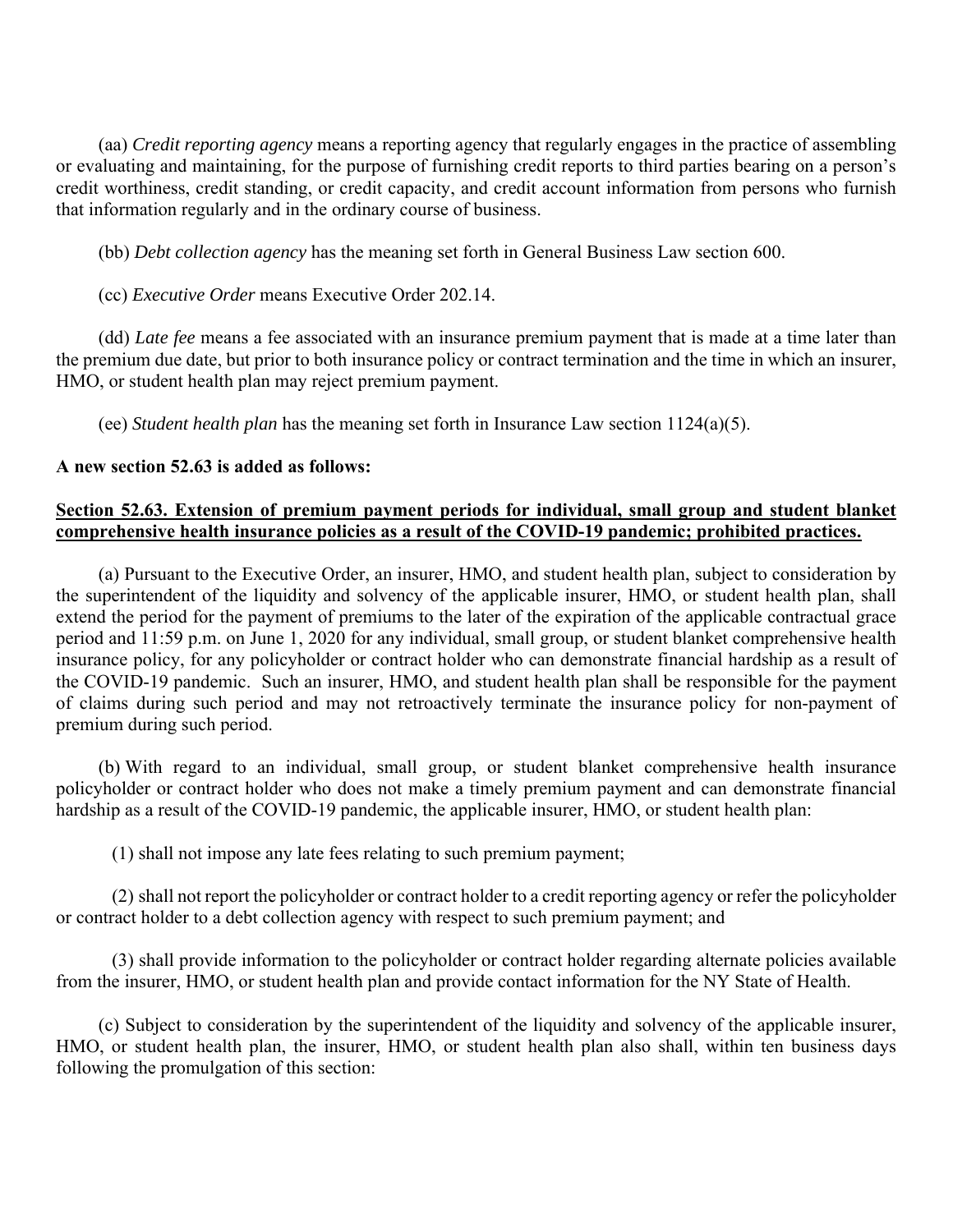(1) mail or deliver, which may include email, written notice to every individual, small group, or student blanket comprehensive health insurance policyholder and contract holder of the provisions of this section and a toll-free number that the individual, small group, or student blanket comprehensive health insurance policyholder or contract holder may call to discuss billing and make alternative payment arrangements; and

(2) notify insurance producers and any third-party administrators with whom or which the insurer does business of the provisions of this section.

 include email, notice to the policyholder or contract holder of the provisions of this section within ten business (d) A licensed insurance producer who procured the individual, small group, or student blanket comprehensive health insurance policy for the policyholder or contract holder shall mail or deliver, which may days following the promulgation of this section.

(e) Solely for the purposes of this section, an insurer, HMO, or student health plan shall accept a written attestation from an individual, small group, or student blanket comprehensive policyholder or contract holder as proof of financial hardship as a result of the COVID-19 pandemic.

(f) Nothing shall prohibit an individual, small group, or student blanket comprehensive health insurance policyholder or contract holder from voluntarily cancelling a health insurance policy.

(g) The period to pay insurance premiums set forth in the Executive Order and this section shall not constitute a waiver or forgiveness of the premium.

(h) The period set forth in the Executive Order and subdivision (a) of this section applies only to terminations attributed to a failure by an individual, small group, or student blanket comprehensive health insurance policyholder or contract holder to pay premiums during such period. If an insurer, HMO, or student health plan terminates a policy for any other reason permitted by law, the insurer, HMO, or student health plan shall comply with statutory notice requirements.

(i) This section shall also apply to any child health insurance plan policy where the policyholder or contract holder pays the entire premium.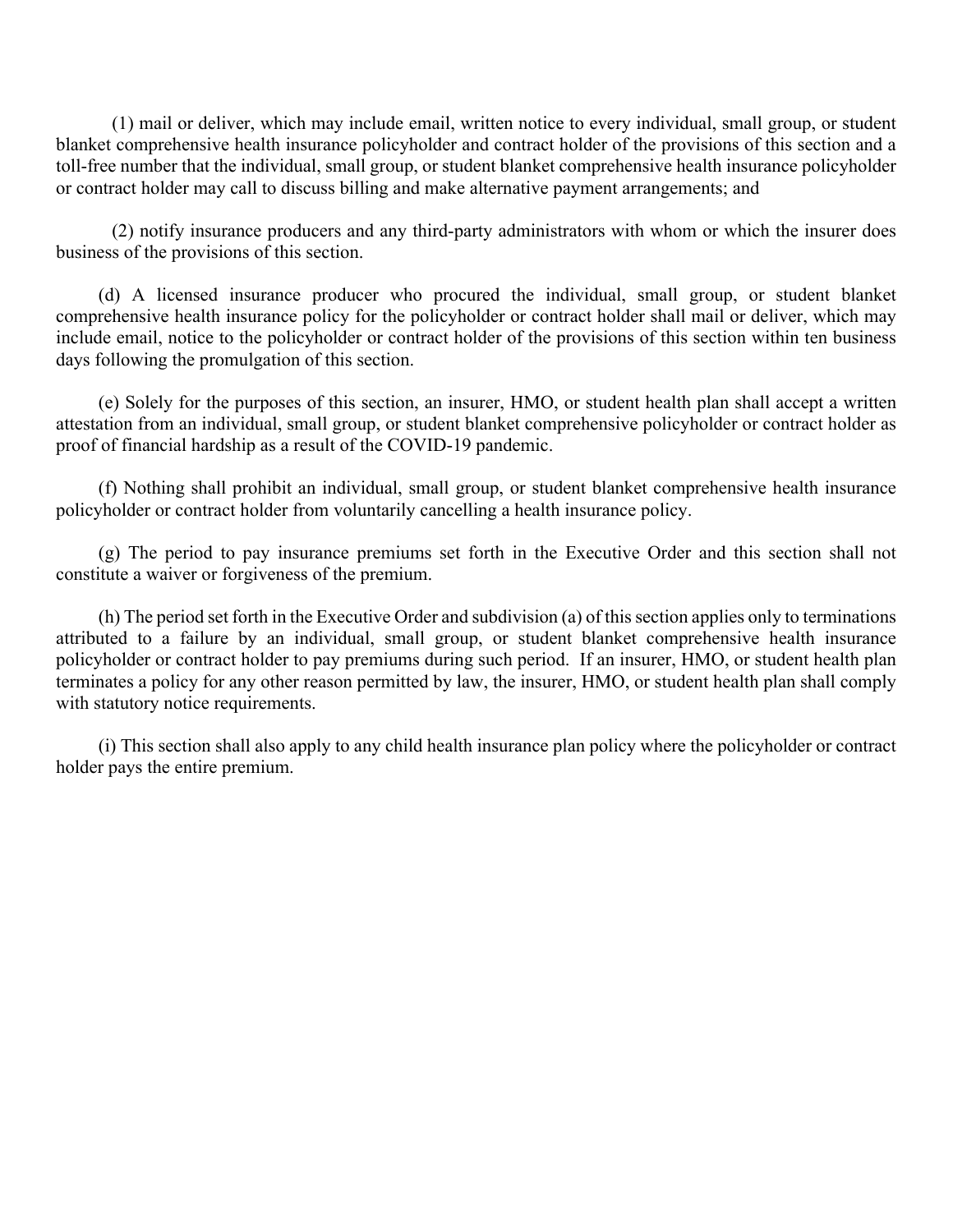### **Statement of the Reasons for the Adoption of Emergency Measure Fifty-Ninth Amendment to 11 NYCRR 52 (Insurance Regulation 62)**

 ("COVID-19") pandemic. As the COVID-19 pandemic continues, and transmission of the disease To address this urgent need, the Governor issued Executive Order 202.14 ("EO 202.14") on On March 7, 2020, Governor Andrew M. Cuomo issued Executive Order Number 202 declaring a disaster emergency in the State of New York in response to the novel coronavirus persists, the need to assist New Yorkers throughout this unprecedented health crisis remains vital. April 7, 2020, which authorizes the Superintendent of Financial Services ("Superintendent") to promulgate a regulation in accordance therewith.

 This emergency measure implements EO 202.14 by amending 11 NYCRR 52, with respect demonstrate financial hardship as a result of the COVID-19 pandemic, by: (i) requiring an insurer, information to policyholders and contract holders regarding alternate policies and contracts to any policyholder or contract holder who does not make a timely premium payment and can Insurance Law Article 43 corporation, health maintenance organization, or student health plan certified pursuant to Insurance Law Section 1124 (collectively, "issuers") to extend the period for the payment of premiums to the later of the expiration of the contractual grace period and 11:59 p.m. on June 1, 2020 for any small group or student blanket comprehensive health insurance policy or contract, or any child health insurance plan policy or contract where the policyholder or contract holder pays the entire premium, requiring issuers to be responsible for the payment of claims during such period, and prohibiting issuers from retroactively terminating the insurance policy or contract for non-payment of premium during such period, subject to the Superintendent of Financial Services' consideration of an issuer's liquidity and solvency; and (ii) prohibiting late fees and issuers reporting negative data to credit reporting agencies, requiring issuers to provide available from the issuer, and requiring issuers to provide contact information for the NY State of Health.

 To help ease the extensive financial and healthcare burdens brought about by the COVID- EO 202.14, it is imperative that the Superintendent promulgate this emergency measure for the 19 pandemic by ensuring New Yorkers continue to maintain their individual, small group, and student blanket comprehensive health insurance policies or contracts, and in compliance with public's health and general welfare.

Inda a Lacurel

Linda A. Lacewell Superintendent of Financial Services

Dated: April 7, 2020